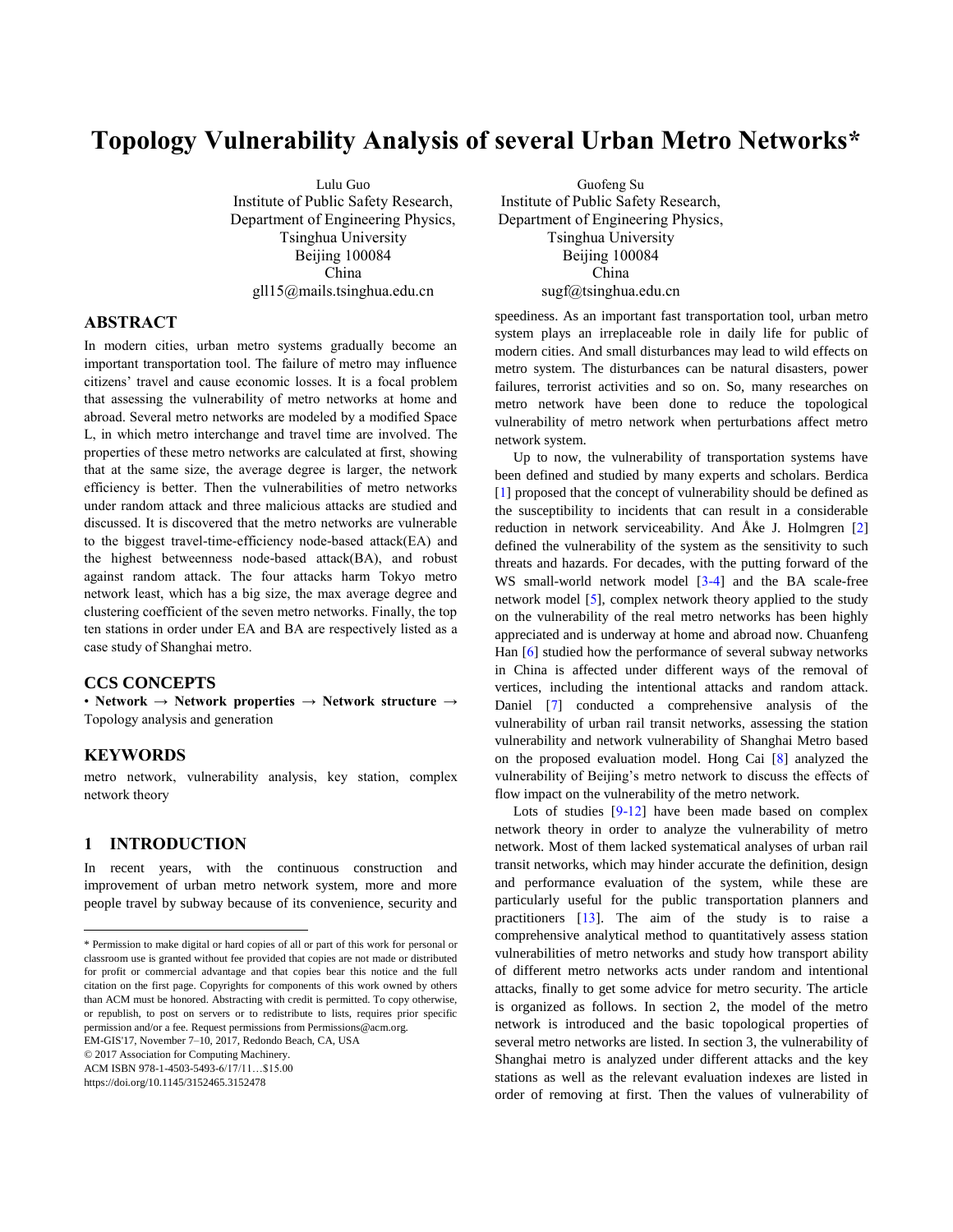Topology Vulnerability Analysis of several Urban Metro Networks **Letter and Conventionation** C. Guo et al.

several metro networks are calculated and compared when it is subjected to different attack protocols in order to find out how the network structure affects the vulnerability of metro network system. Finally, the results and some advice are summarized in section 4.

### **2 Model Descriptions**

A database of 7 cities' urban subway systems in China and Japan comprised of Beijing, Shanghai, Tokyo, Guangzhou, Shenzhen, Tianjin and Hong Kong, are reported here. In this section, the models of seven metro networks based on complex network theory and graph theory are constructed and the basic network properties are listed.

It is obvious that passengers would like to choose the path of whom travel time is the shortest. To be reality, the length of edge between two nodes is defined as the travel time or transfer time from one node to the other. Particularly, the transfer stations are split into several nodes equivalent to the number of passing lines so that the transfer time can be included in the path length.



#### **Figure 1: Spilt of transfer station.**

Taking People's Square station of Shanghai metro as an example, as Figure 1 shows, the transfer station is divided into three virtual nodes, tagged with People's Square1, People's Square 2, People's Square8 respectively. And the three nodes are linked by the dashed edges in the Figure 1. The three lines are separated with only the linked three nodes, the length of the dashed edges is the corresponding transfer time.

In conclusion, of the study the metro network is regarded as an undirected graph,  $G = \{V, E\}$ , where the node set  $V = \{v_i | i = 1,$  $2, \dots, n$  (n denotes the number of nodes) represents metro stations, the edge set E = {e<sub>ij</sub> |v<sub>i</sub>, v<sub>j</sub>  $\in$  V} represents the direct connections between two nodes and the value of edges is the travel time or transfer time.

## **2.1 Preliminary Properties of real Metro Networks**

Based on complex network theory, the average degree( $\langle k \rangle$ ) is mean of the degree of all nodes in the network, defined as the number of edges directly connecting with node i [7]. To close the reality, the edge value from i to j are assigned as the travel time between two nodes. Refer to  $[14]$ , the shortest path  $l_{ij}$  is defined as the least of all the travel time from node i to j. The average path length can be calculated by Equation (1). The network diameter(D) is written as  $(2)$ . The clustering coefficient $(C)$  is defined as  $(3)$ ,

where  $k_i$  is the number of nodes directly connected to node i. Node betweenness  $(B_i)$  is defined as the number of shortest paths between any two nodes in the network passing node i, as shown in the equation (4). The travel-time-efficiency( $E_t$ ) in my study is the arithmetic mean of the reciprocal of shortest path length for all nodes, i.e. (5).

$$
l_{ave} = \frac{1}{n(n-1)} \sum l_{ij} \tag{1}
$$

$$
D = \max_{1 \le i < j \le n} l_{ij} \tag{2}
$$

$$
C = \frac{1}{n} \sum_{i=1}^{n} \frac{E_i}{C_{k_i}^2}
$$
 (3)

$$
B_i = \sum_{\substack{1 \le j < l \le n \\ j \ne i \ne l}} [n_{jl}(i)/n_{jl}] \tag{4}
$$

$$
E_t = \frac{1}{n(n-1)} \sum_{i \neq j} \frac{1}{l_{ij}} \tag{5}
$$

Some preliminary properties of these metro networks above are calculated and as follows.

**Table 1: Preliminary properties of metro networks**

| <b>Network</b> | n   | 1   | $<\!\!k\!\!>$ | C                 | The<br>average<br>path<br>length | D      | $E_{t}$ |
|----------------|-----|-----|---------------|-------------------|----------------------------------|--------|---------|
| Beijing        | 339 | 380 | 2.24          | 0.004<br>$\theta$ | 42.86                            | 140.95 | 0.036   |
| Shanghai       | 366 | 425 | 2.32          | 0.016             | 40.34                            | 143    | 0.038   |
| Tokyo          | 291 | 401 | 2.76          | 0.060             | 26.19                            | 75     | 0.052   |
| Shenzhen       | 198 | 227 | 2.29          | 0.013             | 32.92                            | 125    | 0.049   |
| Guangzho<br>u  | 194 | 211 | 2.17          | 0.003             | 37.021                           | 122    | 0.043   |
| Hong<br>Kong   | 114 | 131 | 2.29          | 0.038             | 30.33                            | 83     | 0.069   |
| Tianjin        | 113 | 117 | 2.07          | 0.006<br>$\theta$ | 34.82                            | 103    | 0.048   |

As Table 1 shows,  $\langle k \rangle$  and C of Tokyo metro network are the largest, whereas its L and D are the smallest in the seven real metro networks. E of Hong Kong and Tokyo are similar and the biggest, when Beijing's is the minimum. The seven metro networks are divided into three groups according to size depend on the value of n: Beijing, Shanghai and Tokyo; Shenzhen, and Guangzhou; Tianjin and Hong Kong. Then it is found that the larger the clustering coefficient/average degree is, the better the travel-time-efficiency is. The two preliminary properties, the clustering coefficient and the average degree, are critical for network efficiency.

#### **2.2 Attack strategies**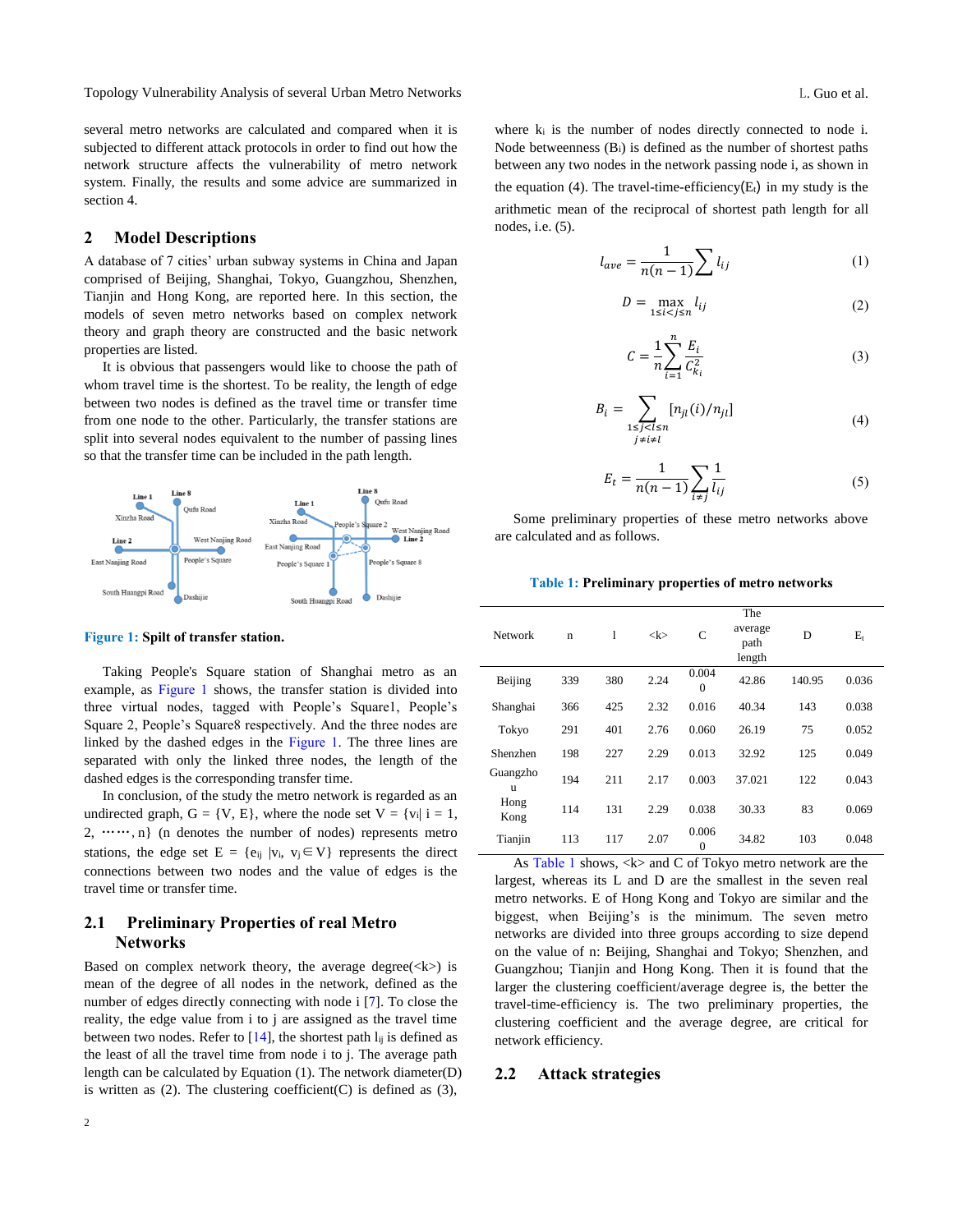Topology Vulnerability Analysis of several Urban Metro Networks **L.** Guo et al.

As more vertices are removed, the network structure changes, leading to the distributions of the degree and the betweenness different from the initial ones [6]. It is quite clear that metro networks are always more vulnerable to the recalculated attacks than the initial ones. In this study, focusing on the recalculated attacks, we take into consideration four attack strategies: random  $attack(RA)$ , the largest degree node-based attack(DA), the highest betweenness node-based attack(BA) and the largest traveltime-efficiency node-based attack(EA). Under the three malicious attacks, the most important node of the damaged network is removed based on the recalculated degree/betweenness/traveltime-efficiency distributions respectively at every step.

### **3 RESULTS AND DISCUSSION**

Under attacks, the change of the travel-time-efficiency reflects the topological loss of the network more, and the change of the connected OD mainly reflects the functionality loss. To comprehensively analyze and quantitatively assess the vulnerability of metro networks, transport ability loss is introduced to measure the impact of attacks, defined as the difference of network connectivity between the initial and the damaged scenario. And transport ability loss is written as:

transport ability loss = 
$$
1/2
$$
 (  $\frac{E_t(I) - E_t(D)}{E_t(I)} + \frac{P(I) - P(D)}{P(I)}$  )

where

 $E_t$  (G): denotes the travel-time-efficiency in the initial scenario, I.

 $E_t$  (D): denotes the travel-time-efficiency in the damaged scenario, D.

P(D): denotes the connected OD numbers in the initial scenario, I.

P(G): denotes the remaining connected OD numbers in the damaged scenario, D.

### **3.1 Vulnerability Analysis of several Metro Networks**

The metro networks of seven cities recommended are studied in section 2 under four attacks as above. Figure 2 depicts the changes in the network loss of seven metro networks under random attack and intentional attacks. From the four diagrams it is clear that the variation trend of the network loss of seven metro networks are almost the same, the values of transport ability loss are alike with some small variations considering random attack and malicious attack. As can be seen from graph(a), the curves in the graph have view turns and are less smooth than the EA curves in graph(b). When 7.5% nodes were attacked, the transport ability loss of EA and BA are around 80% and then the loss curves tend to be gentle gradually. At the time, the networks are almost paralyzed, showing metro networks are vulnerable to EA and BA. When removing 7.5% nodes by DA and RA, the transport ability losses separately are around 50% and 40%, finding that networks are robust to RA and DA. Metro networks are always vulnerable to malicious attack, and robust against random attack.



**Figure 2: The change trend of transport ability loss of seven metro network under four attacks:(a)BA;(b)EA;(c)RA;(d)DA..**

The highest betweenness node-based attack(BA) and the largest travel-time-efficiency node-based attack(EA) are more harmful because they remove the key nodes of network every time. Node betweenness is better to reflect node importance in network transport ability than node degree. The important difference between DA and BA is that the former concentrates on reducing the total number of edges in the network as fast as possible whereas the latter concentrates on destroying as many shortest path as possible [15]. And the study shows that destroying the shortest path can harm the network more.

Considering the seven networks, four attacks all harm Tokyo metro network least and Tianjin metro most as Figure 1 shows. It may because that Tokyo metro has a better size and network structure. And from Table 1, we can see that the average degree and average clustering coefficient of Tokyo metro network are both maximum of all seven networks. On the contrary, Tianjin metro network has the minimum. The average degree and average clustering coefficient can make sense to network structure.

### **3.2 Key stations: a case study of Shanghai metro**

From last part, it's known that EA and BA make the metro network damage most. We want to study the two attack modes to get more useful conclusions. Table 2 lists the ten stations in the order and the corresponding transport ability loss of Shanghai metro network under EA and BA.

As we can see from Table 2, when attacking 2.73% nodes (10) nodes), the transport ability loss of Shanghai metro under EA and BA separately increase to 51.52% and 47.68%, which would have a strong impact on network transport ability of Shanghai metro. It